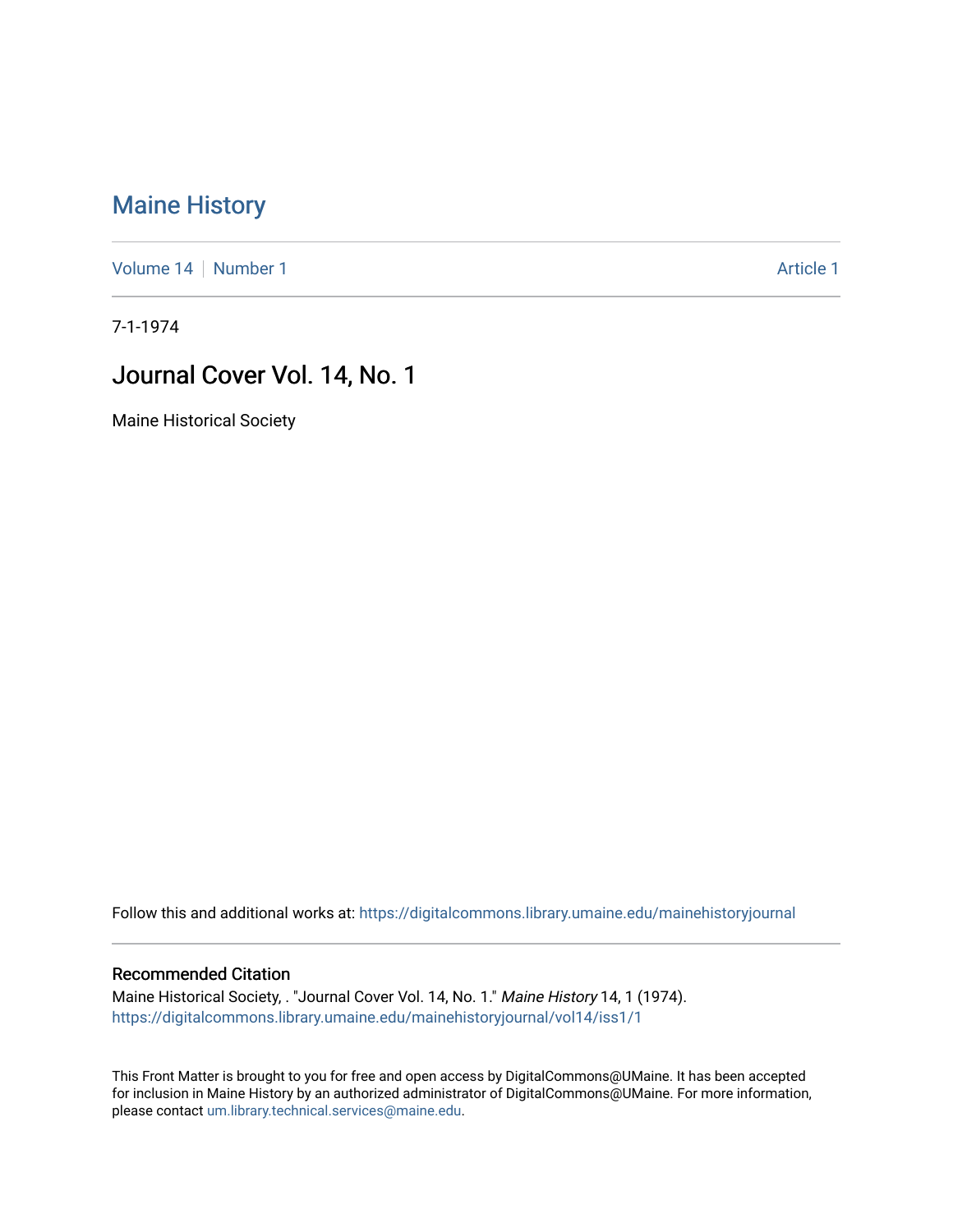

# *Maine Historical Society Quarterly*

*Vol. 14. No. <sup>1</sup> Summer, 1974*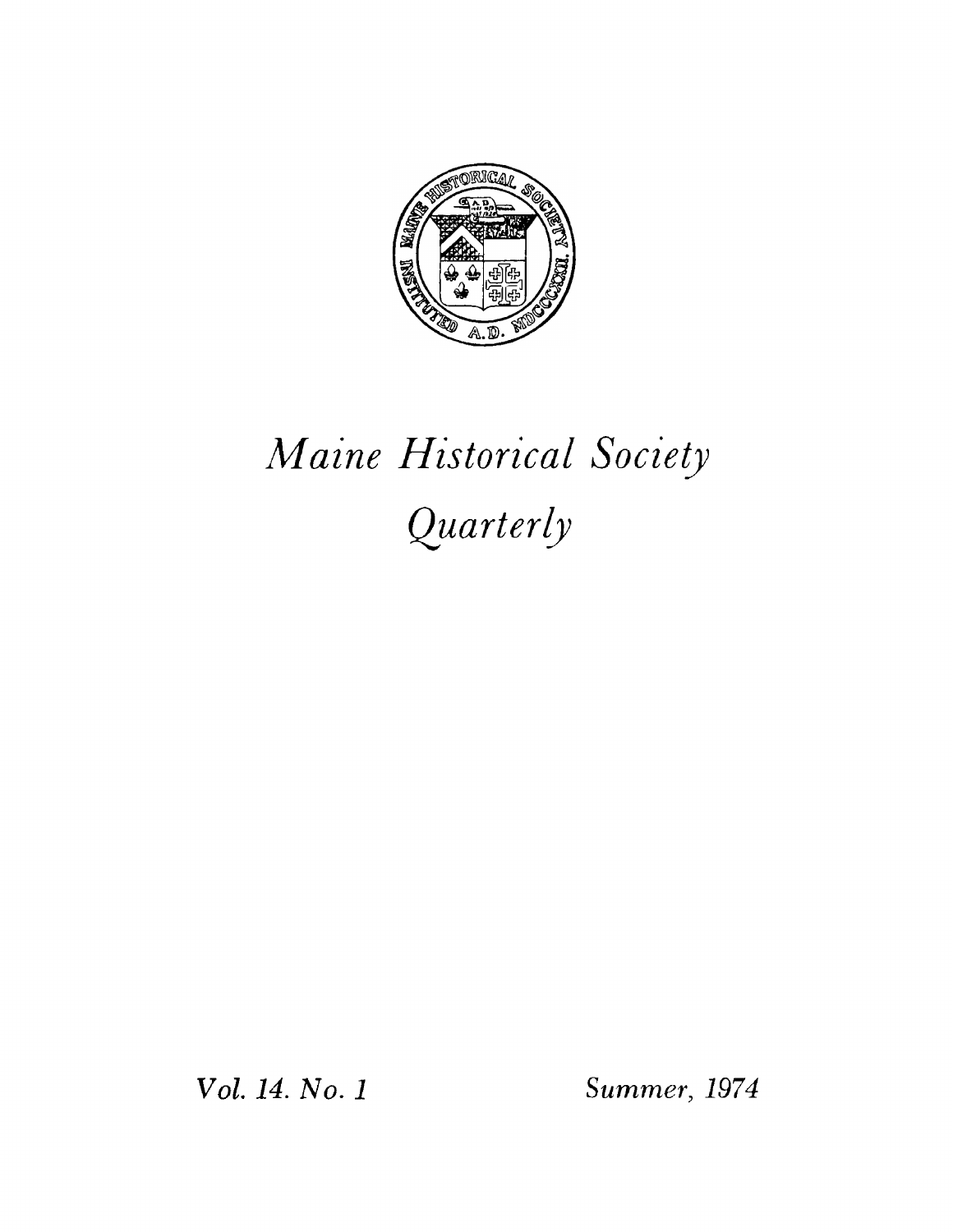MAINE ACADEMIC HISTORIANS

Third Annual Meeting Saturday, October 5, 1974 *University of Maine at Augusta* (Adjacent to the Augusta Civic Center)

> Registration 9:00

Third Annual Address 10:00

**A NEW LOOK AT THE INVASION OF EASTERN MAINE,** 1814 by Barry J. Lohnes, *Monmouth Academy*

**Commentary** 11:00 by Ronald F. Banks *University of Maine at Orono* Dutch Treat Luncheon & Business Meeting 12:00 Registration fee: \$3.00 Members and Guests \$1.00 Students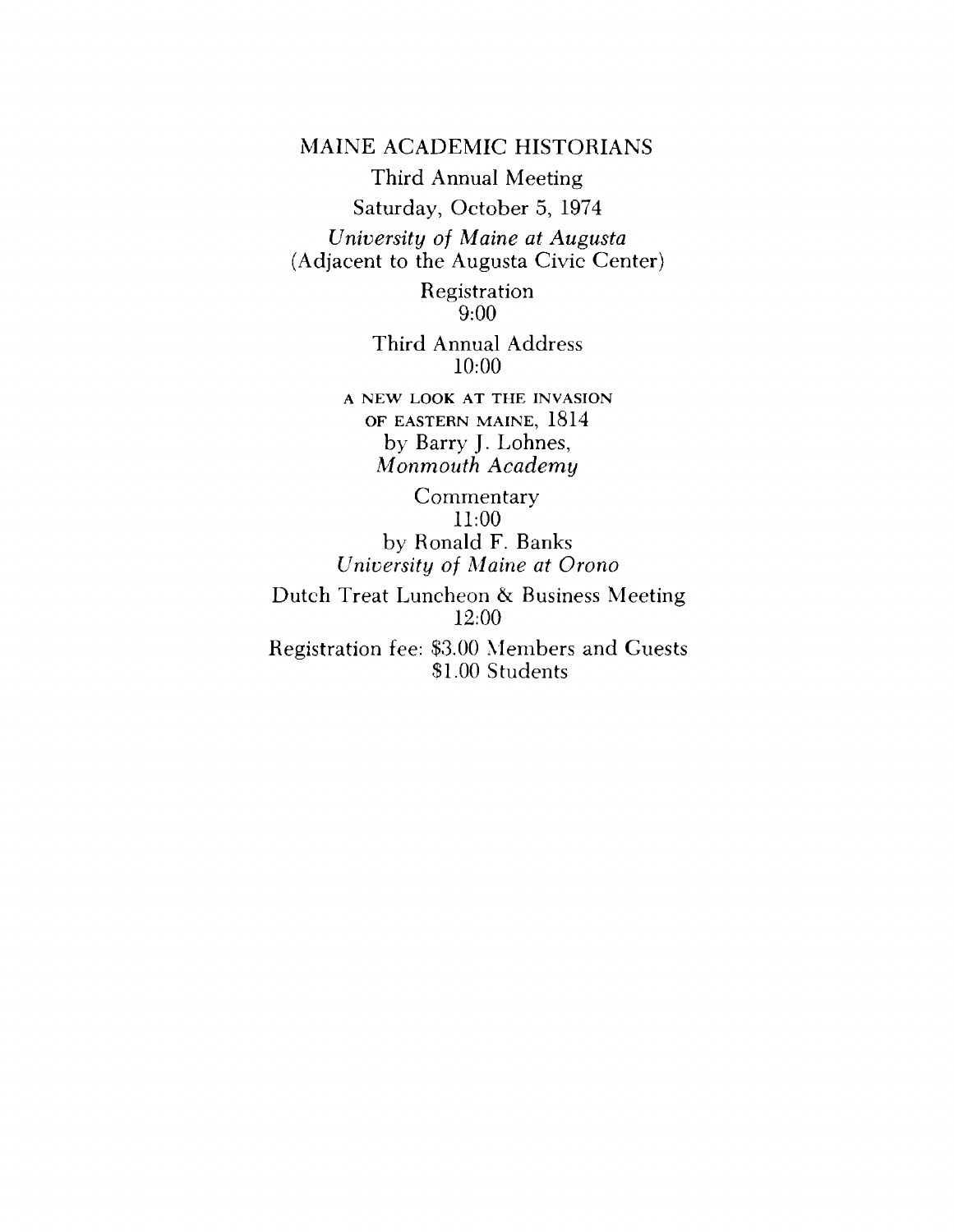# Maine Academic Historians

Proceedings/1973

Introduction

Portrait of a Maine "Know-Nothing" by Allan R. Whitmore

Research in Progress

Maine History Courses

Published by the Maine Historical Society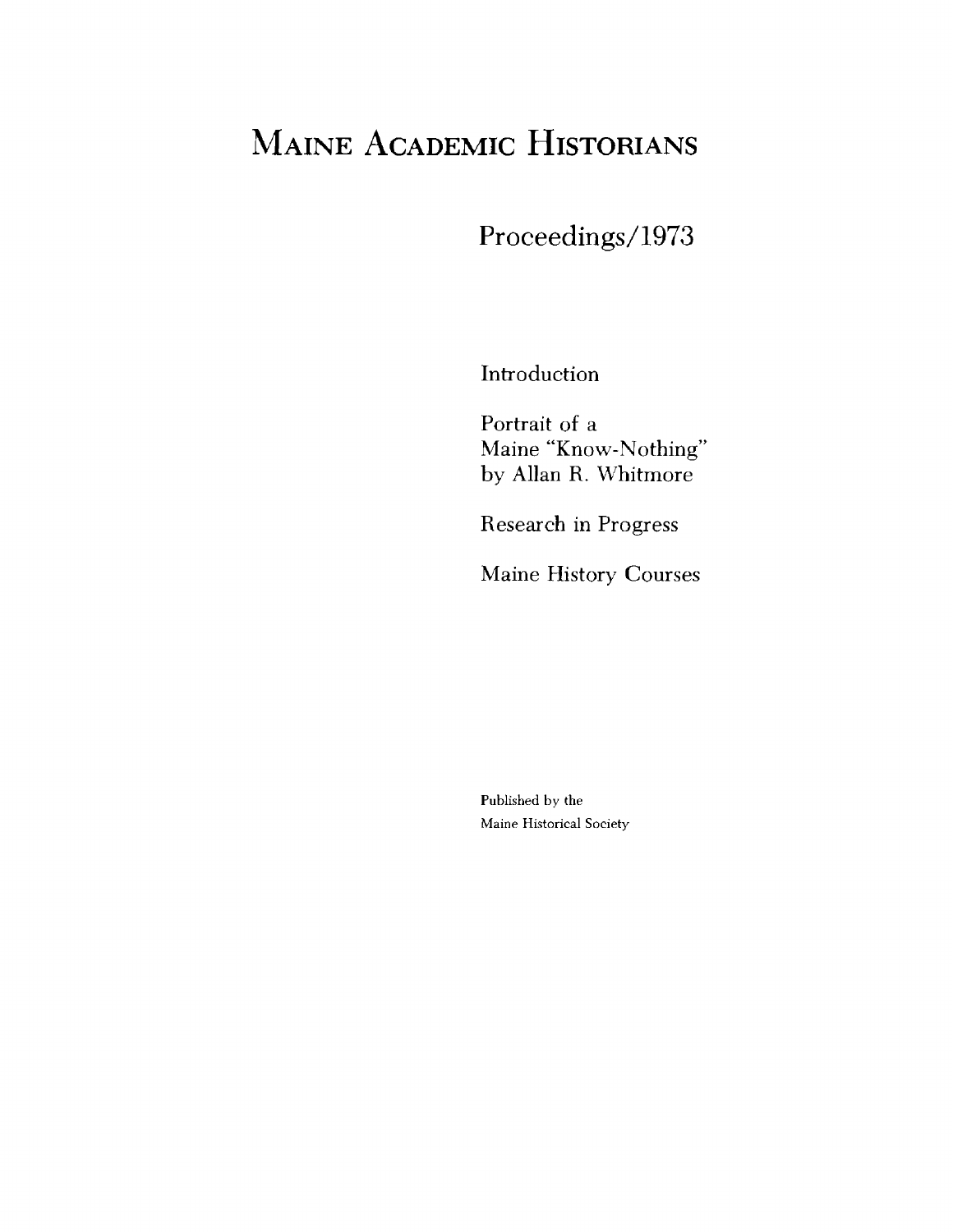# MAINE ACADEMIC HISTORIANS October 13, 1974 AUGUSTA CIVIC CENTER

### PROGRAM

# *Morning Session —* Lincoln-Oxford Room 9:00 A.M. Registration Coffee and Doughnuts 10 A.M. Opening Remarks—John W. Hakola Address—"Portrait of a Maine 'Know-Nothing': William H. Chaney (1821-1903); His Early Years and His Role in the Ellsworth Nativist Controversy, 1853-54".—Allan R. Whitmore Commentary—Herbert T. Silsby, II 12:30 P.M. Dutch Treat Luncheon *Afternoon Session —* Lincoln-Oxford Room

- 1:30 P.M. Business Meeting
- 2:00 P.M. Bicentennial Projects
- 2:30-3:30 Informal Discussion